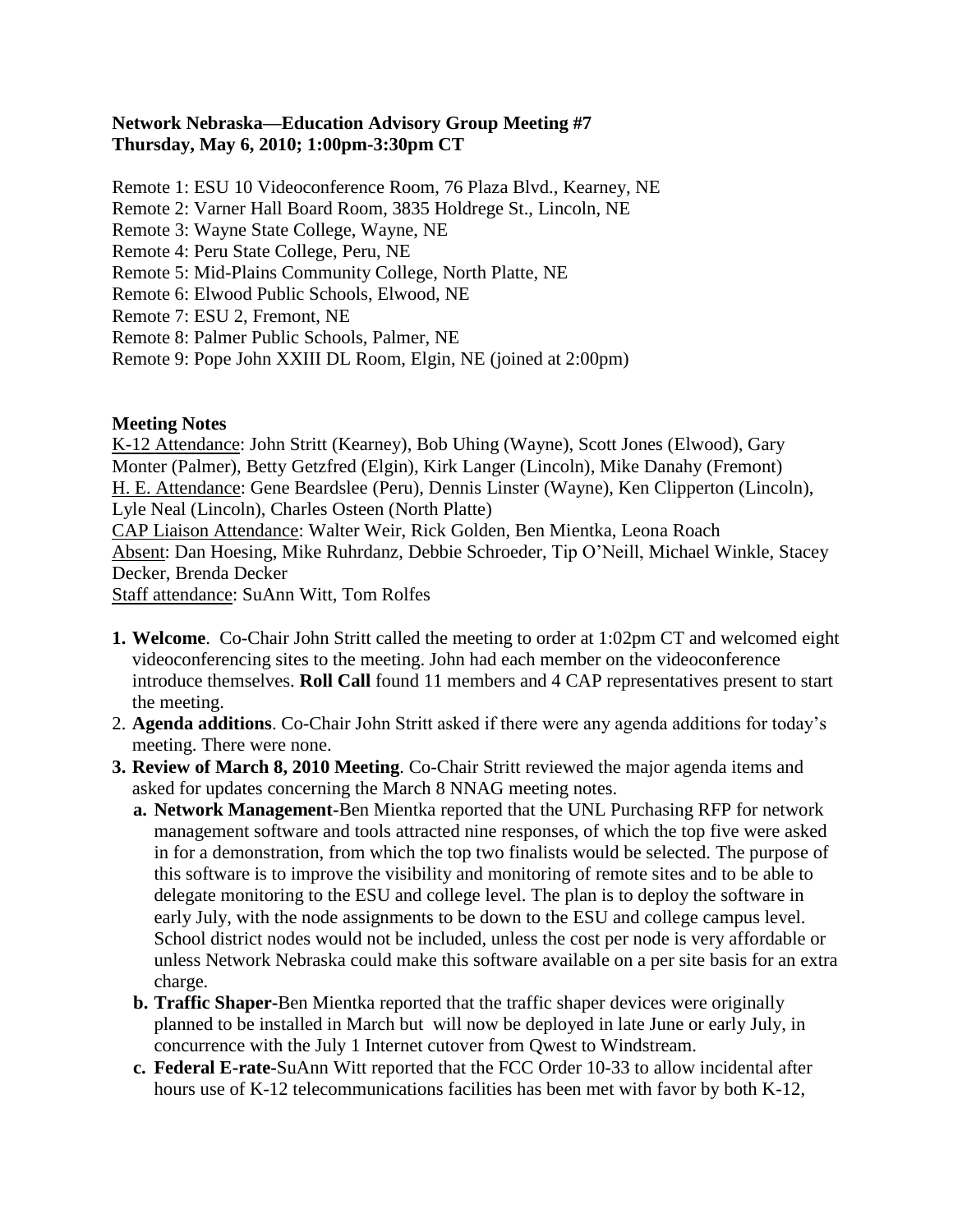community groups and higher education. It is believed that the FCC will make the order permanent sometime in 2011.

- **d. NITC Action Items-**Co-Chairs Stritt and Linster discussed the NITC action items that involved the Network Nebraska Advisory Group. Since some of the action items also involve the NITC Education Council, Stritt and Linster welcomed the opportunity to do a conference call with Education Council co-chairs Mike Chipps and Terry Haack prior to the June 4 EC meeting.
- **e. Network Nebraska Marketing Report-**Bob Uhing reported that SuAnn Witt presented the Network Nebraska Market Survey Report findings to the ESUCC on Wednesday, May 5 and did a very nice job.

**Bob Uhing moved, and Charles Osteen seconded, to accept the 3/8/2010 meeting notes as a full and accurate depiction of the March 8, 2010 Network Nebraska—Education Advisory Group meeting. All were in favor. The motion passed 11-0.** 

## 4. Old Business:

- a. **Network Nebraska Interregional Transport Fee**-John Stritt moved this New Business item up to Old Business since the Interregional Transport Fee had been previously discussed. Tom Rolfes confirmed that the 2010-11 Interregional Transport Fee will cover a backbone cost of \$316,788 through a charge of \$111.86/month for higher education entities, \$35.40/month for K-12 entities and a projected reimbursement of \$202,775 from the federal E-rate.
- b. **Network Nebraska Participation Fee**-Tom Rolfes took the advisory group members through a line-by-line review of the participation fee budget changes. The overall Participation Fee budget is only expected to increase by 2% over 2009-10. Although not finalized, the participation fee rate is still expected to be below \$200/month/entity and appears as \$193.79/month in the draft spreadsheet.

**Charles Osteen moved, and Lyle Neal seconded, to recommend the 2010-11 Participation Fee and 2010-11 Interregional Transport Fee to the Collaborative Aggregation**  Partnership for approval and distribution. Discussion included a request by Dennis Linster that any future fee approvals be accompanied by a plan for future network services. **All were in favor. The motion passed 10-0.**

- c. **Marketing Survey Committee**-Co-Chairs Stritt and Linster postponed any assignments to this subcommittee until after a discussion could be held with the Education Council Co-Chairs.
- **d. Network Nebraska Website**-John Stritt entertained a discussion concerning an update to the Network Nebraska website, [www.networknebraska.net](http://www.networknebraska.net/) . Facts revealed that the current web editor software is Joomla and the website is updated manually by the UNCSN web team. Kay Kasl was the original staff person who did most of the work on the site. The 2010-11 NN Participation Fee budget allows for 150 hours of labor x \$50/hour to reconstruct the website to make it easier to navigate and more logically organized. Members suggested that the redesign should begin with an evaluation of the requirements for a website. Members asked if a bid was necessary to do the website redesign. Tom Rolfes replied that enough expertise exists internally for the work to be done in-house.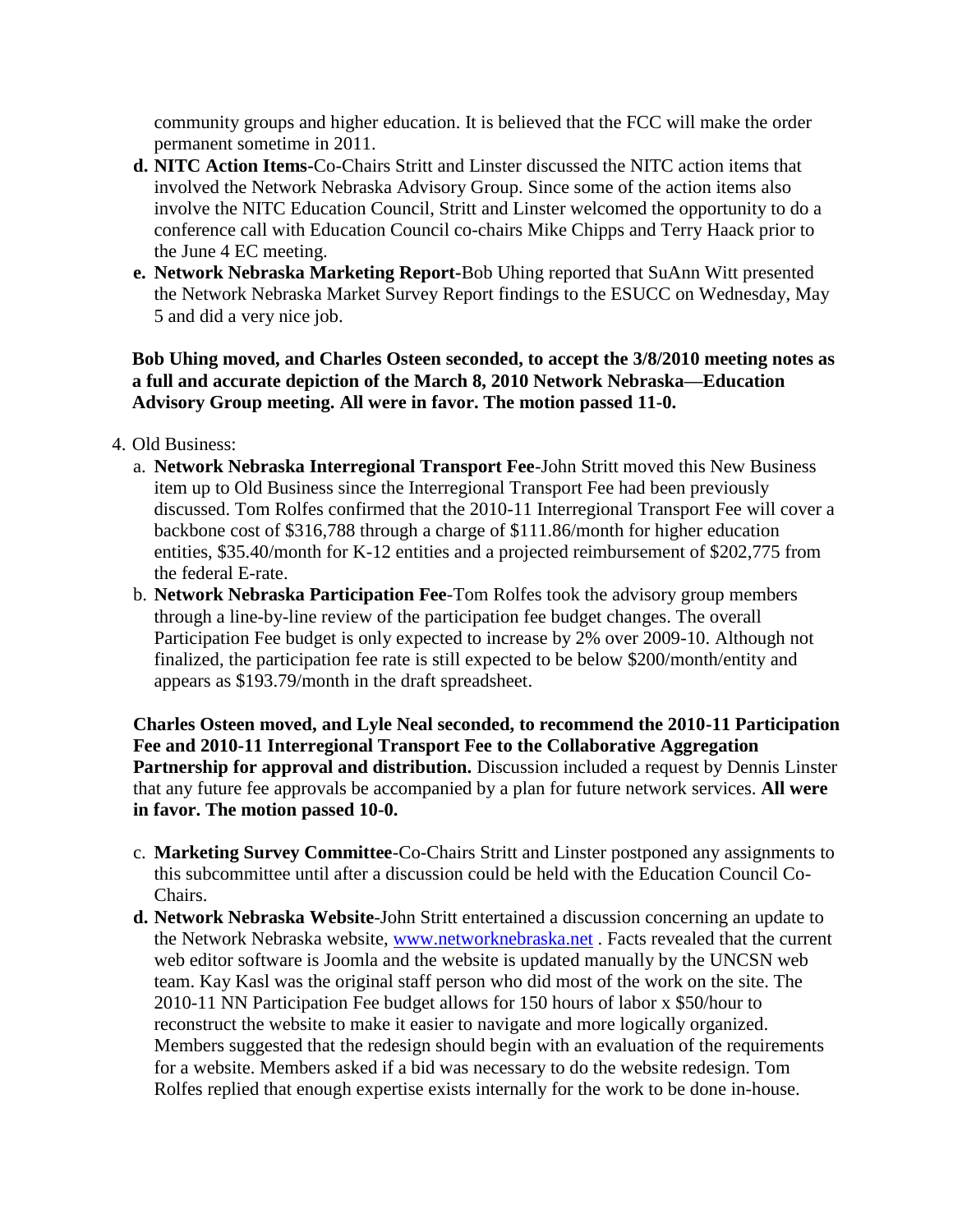Walter Weir suggested that the website may include dynamic content like that generated from Blogs, Wikis, or products such as "Vignette". Dennis Linster agreed and stated that the website should be able to accommodate both static and dynamic content. **Co-Chairs Stritt and Linster will call for member volunteers to help with the NN Website project, generate a list of questions to survey constituents and provide input. Staff volunteers for this project include: Kay Kasl, Leona Roach, Ben Mientka, Jeff Piper (WSC), and Tom Rolfes.**

- 5. New Business:
	- a. **Discuss Outcomes from Videoconferencing**-Members exclaimed how well videoconferencing has been to get the entire advisory group membership together as often as every six weeks. Attendance has been consistently over 60%, travel costs are avoided, and volunteers spend less time away from their paying jobs.
	- b. **Future Changes in the Open Meetings Law**-Members asked whether the NITC would be willing to propose changes in the Open Meetings Law to permit a more liberal use of videoconferencing to avoid travel costs and better accommodate the public's right to participate in open government. **Walter Weir said that he would take the issue before the Lt. Governor, Chair of the NITC.** John Stritt did say that the current MCU bridge display configuration limited the simultaneous views to eight screens. Tom Rolfes shared that the Open Meetings statutes have been modified at least twice in the past decade, but never to reconsider the videoconferencing limitations. There would likely be interest by other agencies, boards and commissions in revisiting the videoconferencing provisions.
	- c. **Network Nebraska Participation Fee**-Scott Jones presented the Participation Fee concerns by some rural districts that pay multiple fees for multiple circuits into Network Nebraska aggregation points. Members discussed the pros and cons of the "one circuit, one fee" approach vs. the "one entity, one fee" approach. Tom Rolfes's analysis document revealed that if all 11 duplicate fees would be eliminated, that a \$25,000 decrease in revenue would result. This would be equivalent to raising the monthly fee of each participant by \$9.58. Another approach would be to challenge the 10 affected entities to reconfigure their telecommunications infrastructure circuits to sub-aggregate before reaching Network Nebraska, and then the "one circuit, one fee" definition could be retained. Scott agreed to take the materials provided and have another discussion with the concerned entities. Tom Rolfes volunteered to develop an informational brief to explain the background behind the Participation Fee rate structure. Mike Danahy said that he still has a school that would be better served by connecting directly to Network Nebraska but with only 10Mbps instead of 30Mbps or greater. Mike challenged the advisory group to come up with a revised Participation Fee rate schedule before July 1, 2011.
- 6. **Future Agenda Items.** Co-Chairs Stritt and Linster asked members for any future agenda items:
	- a. LB 1071 Update—Guidelines for new or additional equipment notification (Rolfes)
	- b. NN Website Subcommittee Feedback and design specifications (Subcommittee)
	- c. Network Nebraska Management Structure (Linster)
	- d. Traffic Shaper Update (Mientka)
	- e. Open Meetings Law Changes (Co-Chairs)
	- f. NITC Action Items Update from the Stritt/Linster & Chipps/Haack conference call
	- g. Establish a NN Participation Fee Subcommittee (Co-Chair)